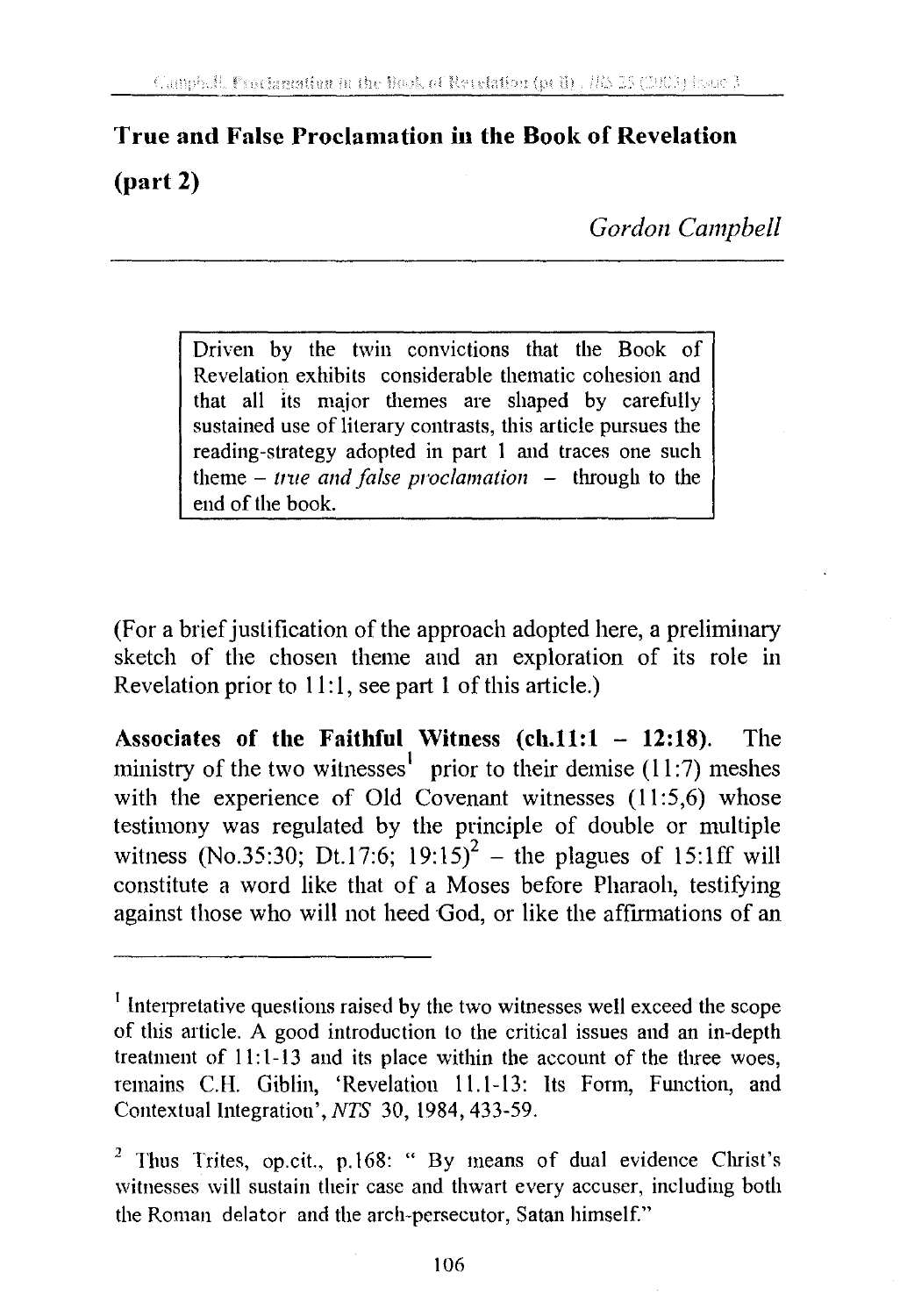Elijah before Jezebel (confirmed by heavenly fire, or a sky without rain). The Gospels remind us, too, of how Jesus dispatched his disciple-spokesmen two by two  $(Lk.10:1)$ . Olive trees in Israel (cf. Zac.4:2,3) or lamp-stands in the Church (11 :4), these witnesses will receive the same portion as the Messiah; shamefully killed and dishonoured where he had been scourged and crucified (11 :8), their lot will closely parallel his in four supplementary ways :-

- i) by the universal nature of their target audience that is, all humanity  $(11:9,10);$ <sup>3</sup>
- ii) by the resurrection which they, too, will undergo (11:11);
- iii) by their ascension in a cloud  $(11:12)$ ;<sup>4</sup> and finally
- iv) by the fruit of their testimony, which is partial repentance  $(11:13)$ .<sup>5</sup>

Such parallelism makes the witnesses participants in Christ's triumph; they belong to Jesus  $(1:5; 3:14)$ , the witness faithful unto death and victorious over death (5:6-14), so their testimony and their life's work correspond to his.<sup>6</sup>

<sup>3</sup> This is noted by M. Kiddle, *The Revelation of St. John,* London, 1940, p.176.

<sup>&</sup>lt;sup>4</sup> The reference is vague; it could echo Elijah's assumption or Jesus' ascension (II R.2:11; Lc.24:51 and Ac.1:9).

<sup>&</sup>lt;sup>5</sup> This improves on the total hardening of the survivors in 9:20! With R. Bauckham, op.cit., p.280, a minority of interpreters read the 'fear' expressed here positively (it is a means to salvation) because, with the exception of the expression  $\mu$ n  $\phi$  $\beta$ o $\hat{\mu}$  (1:17; 2:10),  $\phi$  $\beta$  $\hat{\epsilon}$ i $\sigma$  $\theta$  $\alpha$  is always positive in Revelation. However a contrary view is well defended by G.K. Beale, *The Book of Revelation,* Grand Rapids/Cambridge, 1999, pp.597- 607.

<sup>&</sup>lt;sup>6</sup> Cf.  $t_1$   $\mu$   $\alpha$  $p$  tupica 'Inoou which can mean either Jesus' own testimony (a subjective genitive) or the witness of others to him (an objective genitive).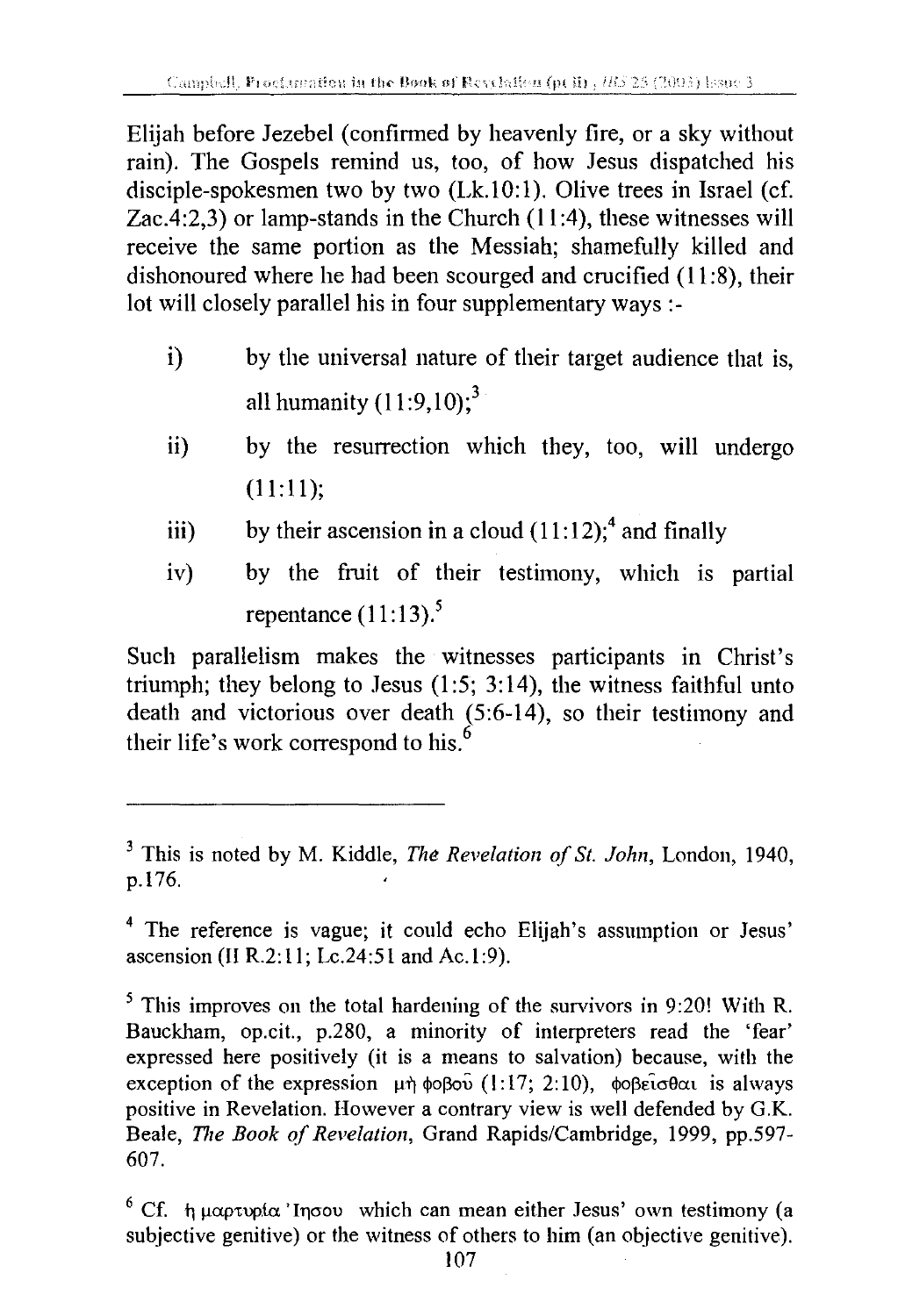Significant details of ch.12 carry the plot forward. The destiny of the male child (12:5ff), in conjunction with a second reference to Ps.2:8,9 (see also 2:26,27), anticipates the King of kings' victory over the kings of the earth  $(17:14)$ ; it also prepares, more immediately, for Michael's legal victory (12:10) which itself reflects the verdict secured by the faithful witness over against his enemies  $(19:11)$ , in ratification of his triumph at the cross. As a result the satanic role of accuser, in heaven, can be declared to be defunct (12:10), even if the legal battle with Christians continues on he earth (as ch.13 will show), while the witnesses' earthly victory may already be counted upon as won  $(12:11)$ .<sup>7</sup> Those who have put their life on the line, whose conduct is epitomized as obedience to God's commands and loyalty to Jesus' testimony  $(12:17)$ , take their stand alongside the martyr-witnesses of 6:9-11, 7:9ff and 11 :3- 12 and complete Revelation's characterisation of Christ's attestants. All have died and triumphed exactly as did their Lord, for Christ's past victory at Calvary has been renewed in theirs.

These various factors weigh more heavily with the reader than do the risk of imprisonment or the sword which every witness must face; 8 the satan in John's story may captivate the vast majority of earth-dwellers, but his reprieve is only limited and since God no longer consults him, he remains a poor parody of Christians' advocate with the Father. It is thus a thwarted and defeated snake/devil/satan, ignominiously ejected from God's presence with his angels, who leads the whole earth astray (12:9). During the time-lapse given over to witnessing, he will indeed stalk the earth, pursue the woman and her offspring (12:13ss) and lurk by the edge

Two very recent interpretations share our approach: cf. Beale, op.cit., p.567, and now J.W. Marshall, *Parables of War: Reading John's Jewish Apocalypse,* Waterloo, 2001, pp.145,46: "The' two witnesses' ... can be understood as minor types of Jesus who bear the witness that Jesus bore."

<sup>7</sup> W.J. Harrington, *Revelation,* Collegeville, 1993, p.134, puts it rather nicely : "The victims become victors."

<sup>&</sup>lt;sup>8</sup> Similarly J. Roloff, *Die Offenbarung des Johannes*, Zurich, 1987, p.159.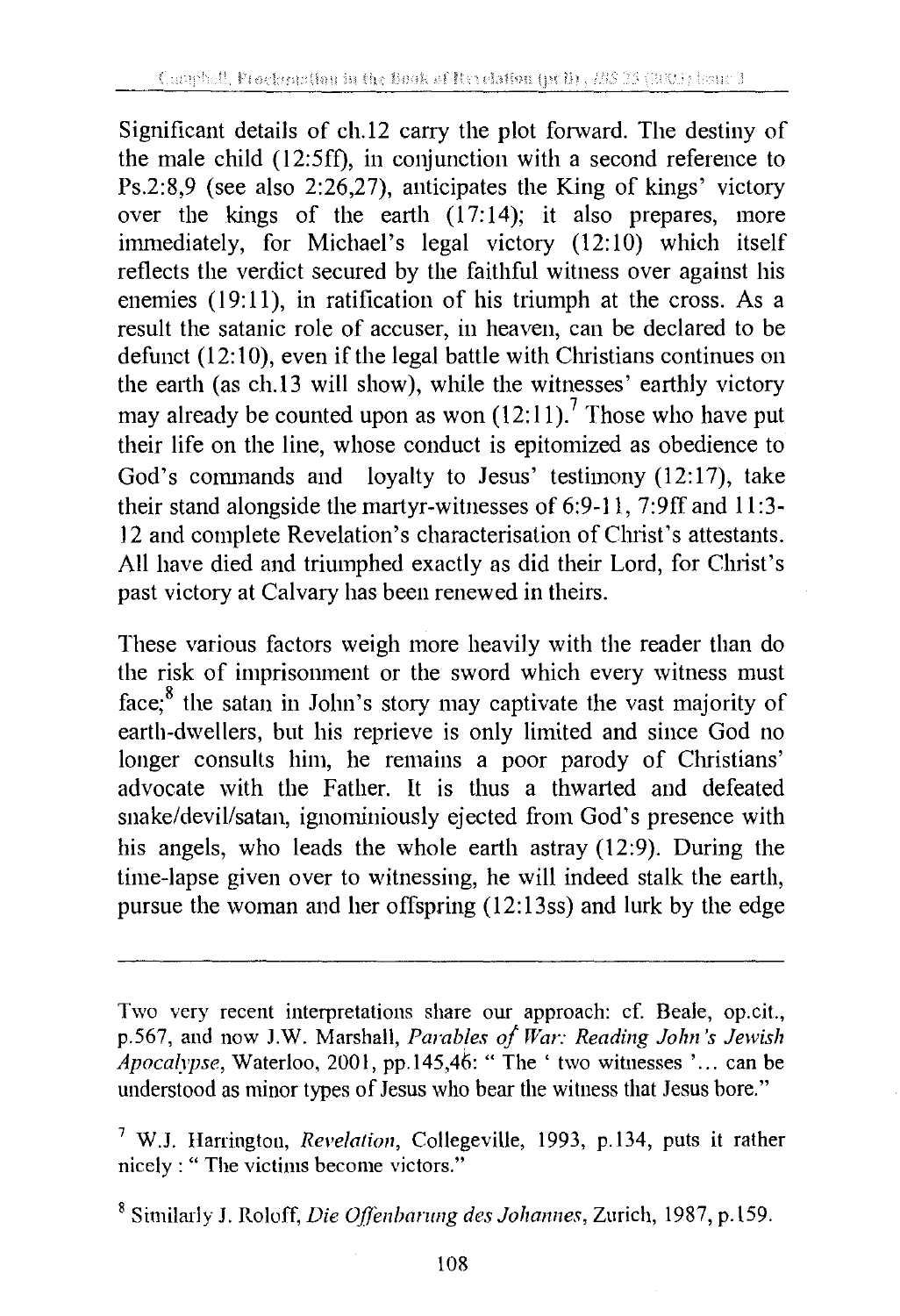of the sea (12: 18). However, in the limited theatre of operations that are earth and ocean his stratagems (12:12) may be cheerfully endured; because of the cross, his 'victories' barely disguise his defeat and the faithful now face only a defending counsel (cf. I Jn.2:1,2).

**An elaborate hoax (ch.13:1-18).** If John's reader constantly bears in mind foregoing developments in the apocalyptic narrative, then it becomes feasible to grasp both the subtlety and scope of the double caricature of Jesus' testimony and his followers' witness which is about to be revealed: Bogus witnesses, phoney proclamation and fake miracles performed by false prophets<sup>9</sup> all conspire to mount a counter-offensive to the revelation, transmission and confession of God's truth. Ch.11 has made it clear that faithful testimony to Jesus and satanic harassment of the witnesses run concurrently. It is vital to hold on to the thread of this plot, for idolatrous and cynical propaganda that parrots witness to the true God must not be mistaken for the real thing, as could all too easily happen in the complexities and ambiguities of life in John's narrative world. The issue is where to find truth and how to recognize it.<sup>10</sup>

For reasons of space we must take for granted, here, the second monster's close relationship to the first and their joint substitution for the dragon, as well as the way in which this monstrous duo parodies the Lamb;<sup>11</sup> this frees us to approach 13:1-18 mainly from the standpoint of the second monster and false prophet, a master deceiver who cajoles humans into worshipping the first beast. Essentially a false prophet (16:13; 19:20; 20:10), the second beast's

 $9$  Counterfeit signs are always in the plural (13:14; 16:14; 19:20), whereas the singular  $\sigma$ queiov refers to what John sees in his vision (12:1,3; 15:1). Compare P. Prigent, *L 'Apocalypse de St. Jean,* Geneva, 20003, pp.183,84.

<sup>&</sup>lt;sup>10</sup> See Rowland, op.cit., p.114.

 $11$  On the latter point, see my article 'Un procédé de composition', op.cit. For the fonner, the exegetical tradition starts with Irenaeus and finds classical critical expression in the commentary of R.H. Charles, *The Revelation of St. John,* Edinburgh, 1920, p.357.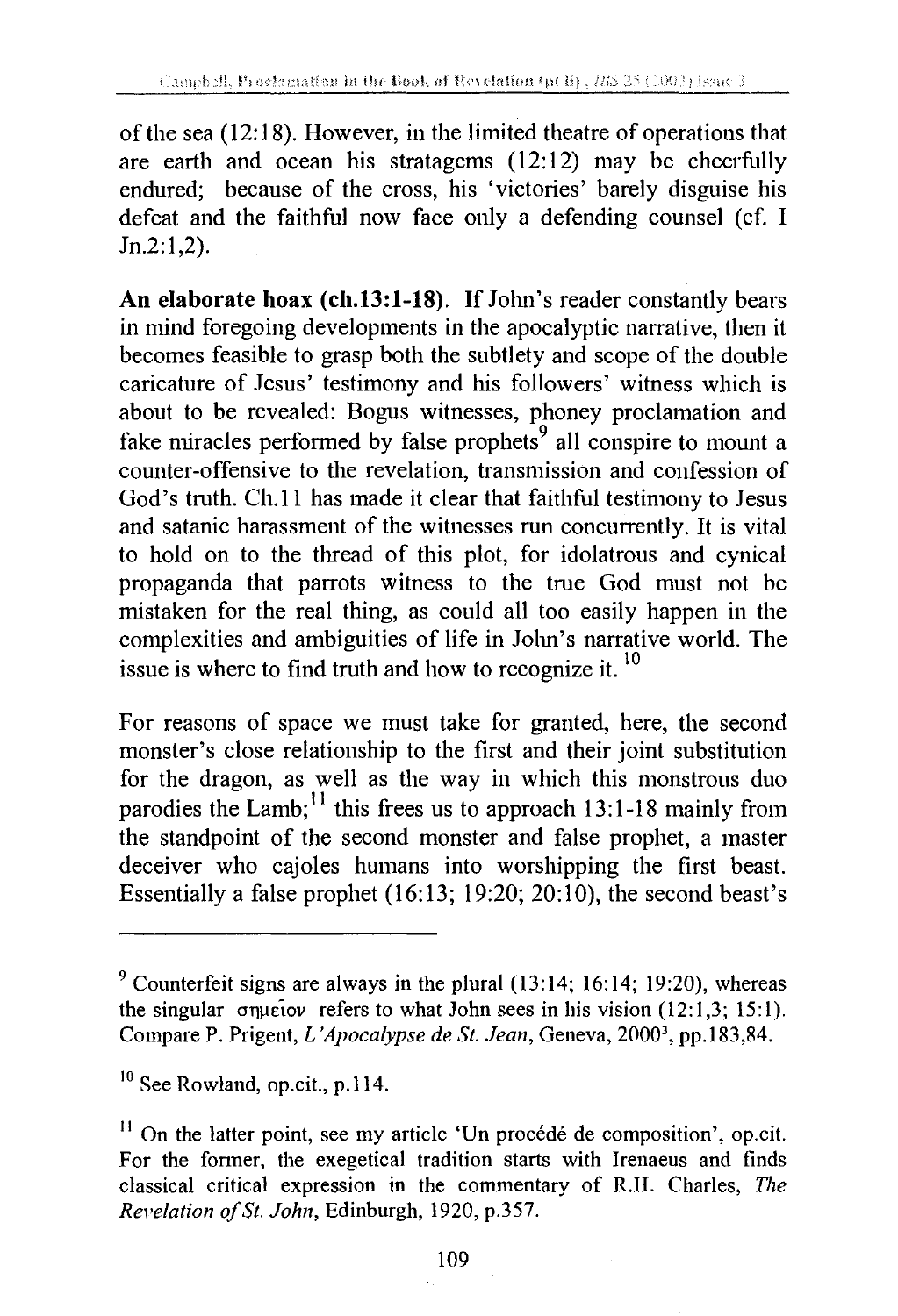being, speech and actions all merit our attention. The mimicry of its two lamb-like horns obviously ape the Lamb but also convey deliberate guile: Since this monster has the dragon's voice, its horns identify it to the discerning reader as an opponent of the Word, a satanic propagandist hostile to God's true witness and to his fellowwitnesses.<sup>12</sup> The amalgam of matching horns and contradictory voice both hides and shows the antagonistic nature of a monster whose activity caricatures apostolic proclamation by mocking the ministry and authority of the Risen One's successors (13:12a), faking their accredited testimony to his resurrection  $(13:12b)$  and embodying a pseudo-messianic royalty which parodies the reign of God displayed in their signs and wonders  $(13:13).$ <sup>13</sup>

Looking more closely at the monsters' team-work, we discover in their combined actions as dununy risen one and sham spirit an imitation of the joint roles of Christ and the Spirit throughout the septet of oracles. As the Paraclete defers to Christ, so the second monster promotes its pseudo-truth by drawing people to the first  $(In.14:16-27)$ . The land monster is an activist  $(13:12-16)$  in the cause of the sea monster and the dragon, and his deeds are those of a phoney spirit<sup>14</sup> determined to copy prophetic inspiration by the Spirit of God. It performs in the presence of the first monster (13: 12, 14) just as true prophets do before the Lord of all the earth (11:4; cf. Elijah, I Ki.17:1, 18:15; the two witnesses, Zac.4:14), bolstering its message (13:13,14) with counterfeit miracles that evoke Elijah (cf. I Ki.18:38). It is an anti-spirit, breathing out a sort of life-giving infernal spirit (13: 15), and a false prophet animating an icon by its trickery and gathering around it a sort of prophetic anti-community.

<sup>&</sup>lt;sup>12</sup> Compare H.B. Swete, *The Apocalypse of St. John*, London, 1907, p.169, and more recently Beasley-Mmray, op.cit., p.216.

<sup>&</sup>lt;sup>13</sup> Here I are following R.W. Wall, *Revelation*, Peabody, 1991, p.172, who locates in Acts each of the three aspects of apostolic ministry satirised here: (i) Ac.1:1-11; (ii) Ac.2:22-36; and (iii) Ac.2:14-21/5:12/ 15:4,12.

<sup>14</sup> See the suggestive summary given by D. Ford, *Crisis!* (3 vols.), Newcastle, 1982, pp.571,72.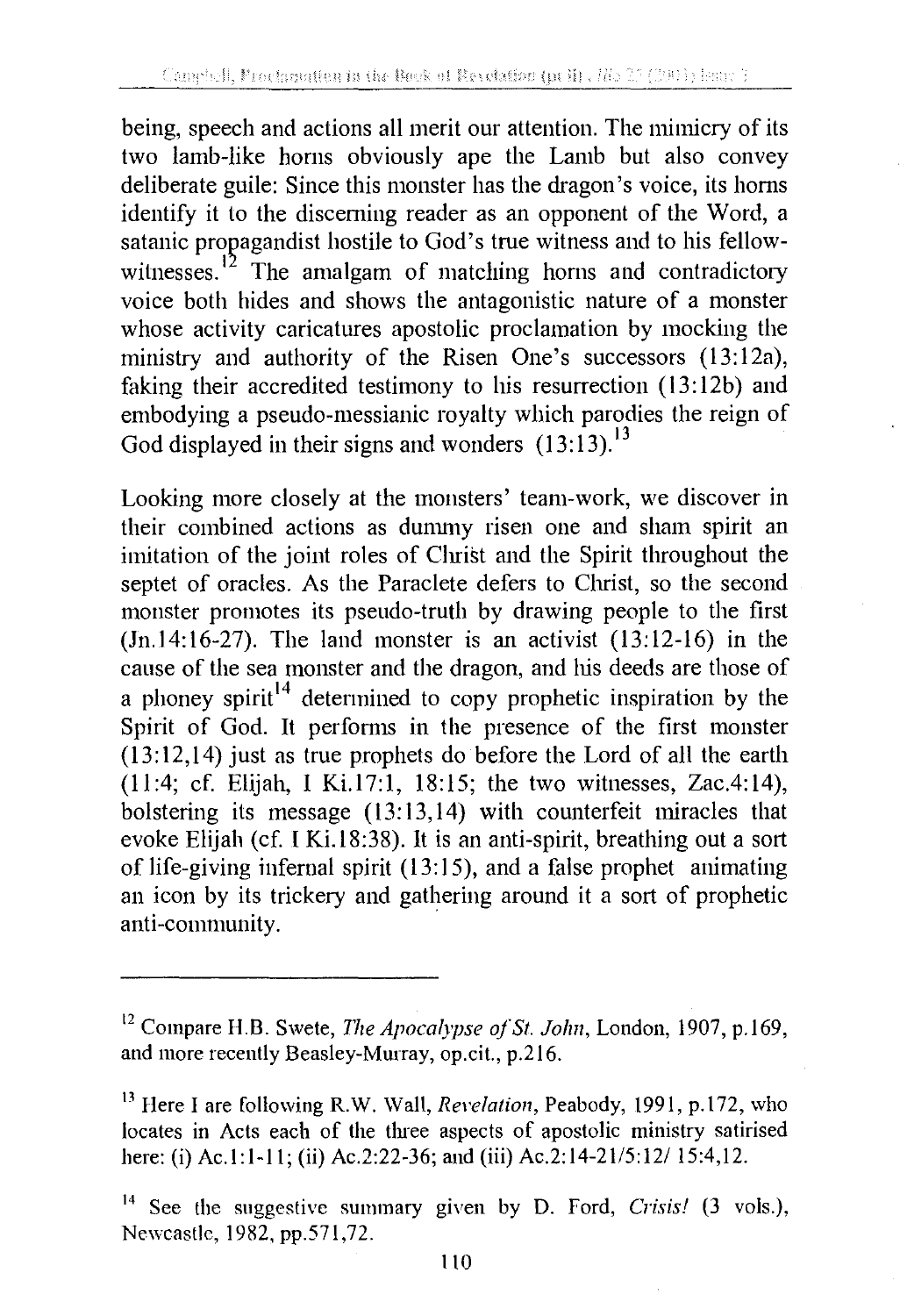The second monster is thus a powerful propagandist and liar and a fitting antagonist for the Word of God, Jesus' prophetic witness. <sup>15</sup> Closer attention to its characteristics bears this out. The true prophet exercises his role before God whose word he speaks and whose will he does. By contrast this impostor operates in presence of the sea monster (13:12,14; cf. 19:20) from which its authority is derived and to which it answers. It coaxes earth-dwellers into superstitious veneration of the monster with the healed wound  $(13:12)$ , which is patently worship of a false crucified-and-risen one. Its propaganda is a counterfeit gospel backed up by the sort of equivocal signs warned about from the Pentateuch onwards (Ex.7:11; Dt.13:1) and associated with false messiahs or pseudo-prophets by Jesus (Mk.13:22 and par.) and by his apostles  $(2 Th.2:9,10)$ .<sup>16</sup> Good News is proven true whenever liberating actions accompany its proclamation; a bogus gospel is seen to be illusory if signs confirm its capacity to enslave, and it is indeed bondage for earth's inhabitants which results from this message  $(13:12)$ .

In the story, all onlookers see fire come down from heaven but none recognizes the hocus-pocus. The reader, however, should know better, being forewarned by Moses and Jesus that the most spectacular of signs corroborating true prophetic testimony - such as Elijah's fire at Mt. Carmel, pentecostal fire (Ac.2:3,4) and perhaps most of all, the devouring fire of true witness (in Rev.11:5<sup>17</sup>) – may all be faked. Unlike those the monster has branded (cf. 19:20), the reader need not fall for this skilful sleight of hand but ought, instead, to perceive that these satanic wonders, like Jezebel's false prophecy (2:20), are designed to lead astray (13:14;

<sup>&</sup>lt;sup>15</sup> I cannot, here, engage with exegetes who link the land monster to some institutional reality in Roman Asia.

<sup>&</sup>lt;sup>16</sup> For other anti-christ traditions, cf. Caird, op.cit., in loc.; he gives the following extra-canonical parallels: *Asc.Es.4:5ss; II Es.5:4; Sib.* Or.3:63ss. Prigent, op.cit., p.210, adds the Apocalypse of Elijah.

<sup>&</sup>lt;sup>17</sup> There will, of course, be genuine fire (of divine judgment) again later, in  $20:9.$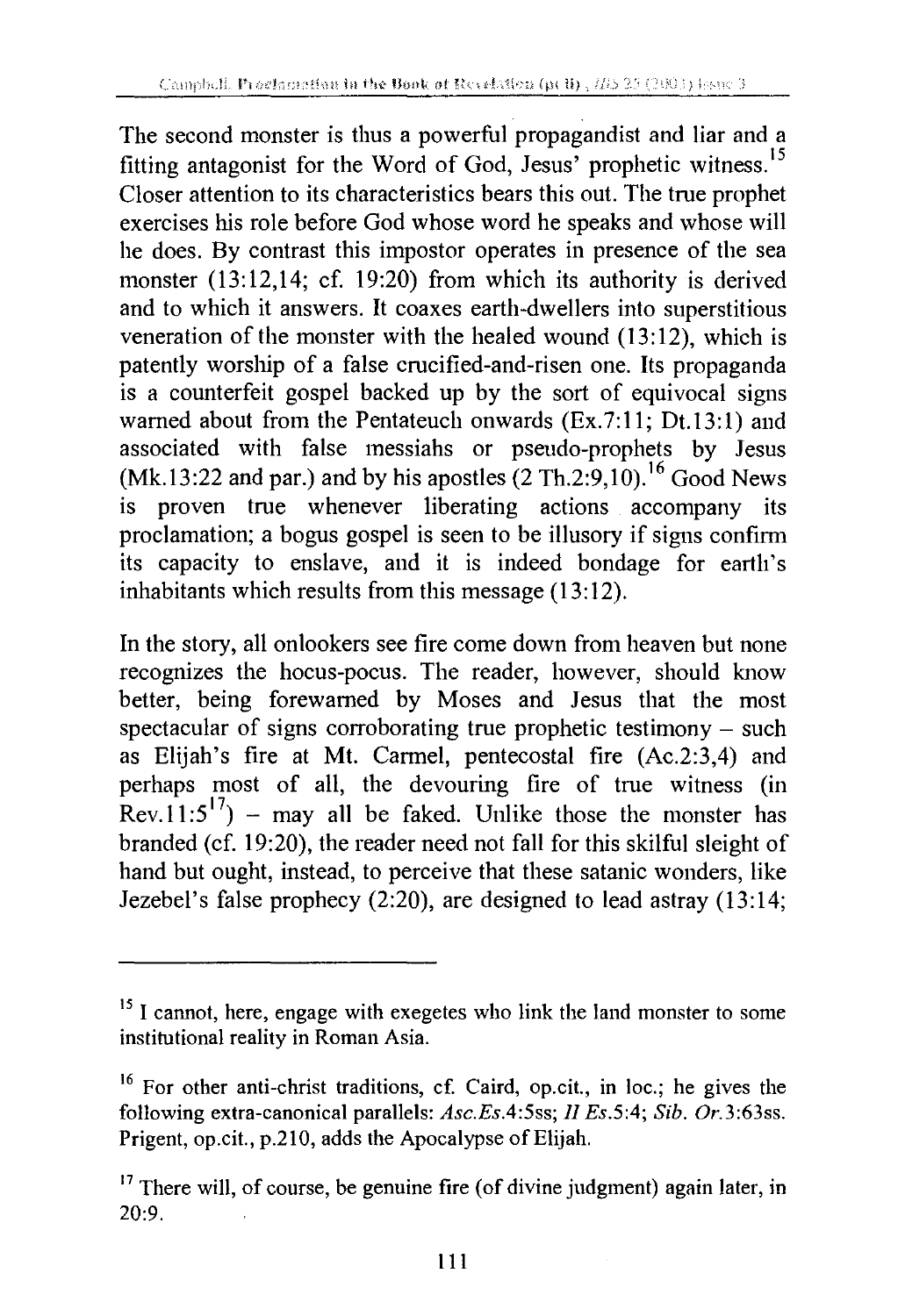cf. 12:9) and that here is a false Elijah preparing the way of a simulated christ.

Another detail, rarely noticed by commentators, helps us penetrate the monsters' smoke-screen: It is the brief initial entrance, in 11 :7, of the first beast who successfully combats, defeats and kills the two witnesses leaving them unburied. Everyone recognises the obvious anticipation of the successes of ch.13, but the real question is, why this early appearance?  $11:11,12$  gives the answer, for after the monster has done its worst the witnesses are raised from death and ascend to heaven. What we have in ch.13 is therefore another, more indirect attempt to neutralise their testimony; the 'war' is the same, as can be seen from the verbal identity of what afflicts the witness of 11:7 and the saints of 13:7. The careful linking of the monsters' tandem with the two witnesses is surely the most surprising aspect of John's composition; their anti-witness acts as negative counterpart to the earlier positive word and their career is modelled on that of the two martyrs.

**Moment of truth (ch.14:1-20).** Deceitful appearances now give way to reality in  $14:1$ ;<sup>18</sup> whatever the impact on his reader of 13:1-18, John is not about to give falsehood the last word. Right from the opening scenes of Revelation John has been equipping Asian Christians to spot genuine witness to Jesus when they see it, and to unmask false testimony however well disguised. Now in this passage he makes double sure that their eye is firmly redirected to what is real and their ear re-attuned to truth. The redeemed accompanying the Lamb have no lie in them (14:5) and this is a key characteristic, for lies and deception exclude from the book of life and from life with God (21 :27; 22:15). The trait recalls Zephaniah's remnant (Zep.3:13) and especially Isaiah's servant (Isa.53:9); in their integrity and truth, the 'sealed' offer a stark contrast to the duplicity and lies of the monsters and their retainers.

 $\ddot{ }$ 

<sup>18</sup> M.E. Boring, *Revelation,* Louisville, 1989, p.168, shows how 14:1-20 contrasts the true salvation offered by the Lamb with the false salvation the monster brings.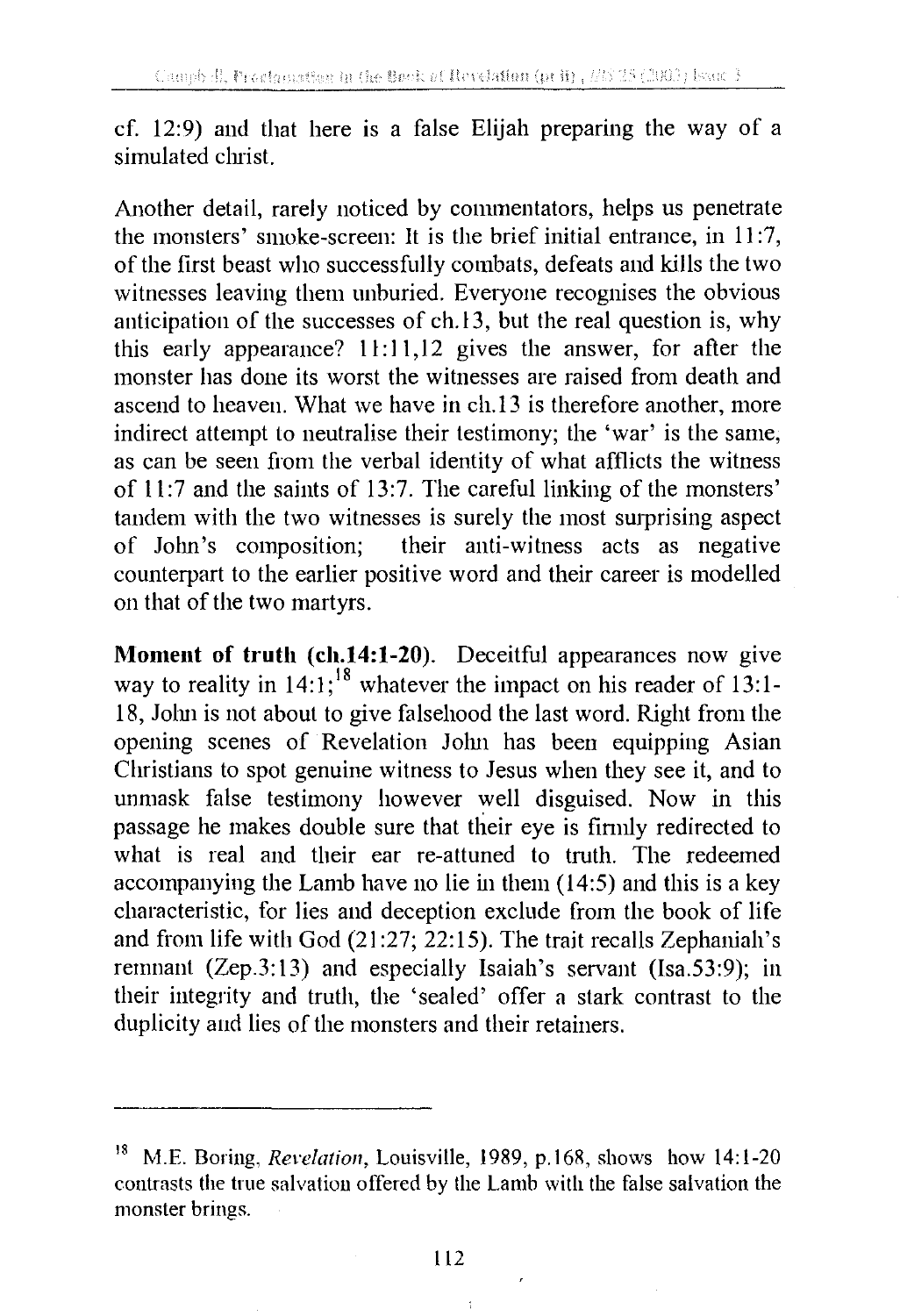Now the true Gospel destined for all nations (cf. Ac.17:29-31; Ro.2:16) may ring out and silence the false (Rev.14:6). The monster had threatened, brainwashed and made idolaters out of virtually all earth-dwellers (13:12,13,16), but now comes the massive retort of a universal proclamation honouring and glorifying the creator and judge of the whole world (14:7). The dragon's deputies had forced human beings into servile prostration before false gods, but the eternal Gospel enjoins fear of God and gives him the glory mistakenly offered to the monster.

The threefold angelic proclamation (14:7,8,9-11) more than drowns out the monster's false testimony<sup>19</sup> (13:15,17); it may, in addition, offer a riposte to the three previous woes.<sup>20</sup> Although only the first message is positive (a call to repentance, 14:7), while the two others predict Babylon's fall (14:8) and a sorry fate for the monster's followers (14:9-11), grace and judgement remain the obverse and reverse of the one Gospel. The real contrast is between the redeemed and the condemned, the Word and falsehood, monsters and true witnesses or angels,  $2^{2}$  as 14:12,13 confirms. Preceded by an exhortation to perseverance, obedience and fidelity,  $22$  the last word is one of consolation spoken by a heavenly voice (14:13a), underlined and ratified by the Spirit addressing the Churches (14:13b; cf. 2:7 etc.).

A **hymn to truth (ch.15:1-4).** 15:3,4 hails both the successful testimony whose truth none can deny and the universal worship it produces. Significantly, when as in the parallel vision of 11: 19 the Temple opens, it is the holy place of the Tent of Testimony that is

<sup>&</sup>lt;sup>19</sup> Compare Swete, op..cit., p.184.

<sup>20</sup> This is Schiissler-Fiorenza's proposal, op.cit., p.89.

 $21$  The three angels of 14:6ff are a foil to three others who had announced woes in chapters 8 and 9, and as Bauckham shows, op.cit., p.286, they are also functionally equivalent to the two witnesses.

<sup>&</sup>lt;sup>22</sup> I.T Beckwith, *The Apocalypse of John*, New York, 1919, p.658, notes " special admonition and encourage-ment to the saints."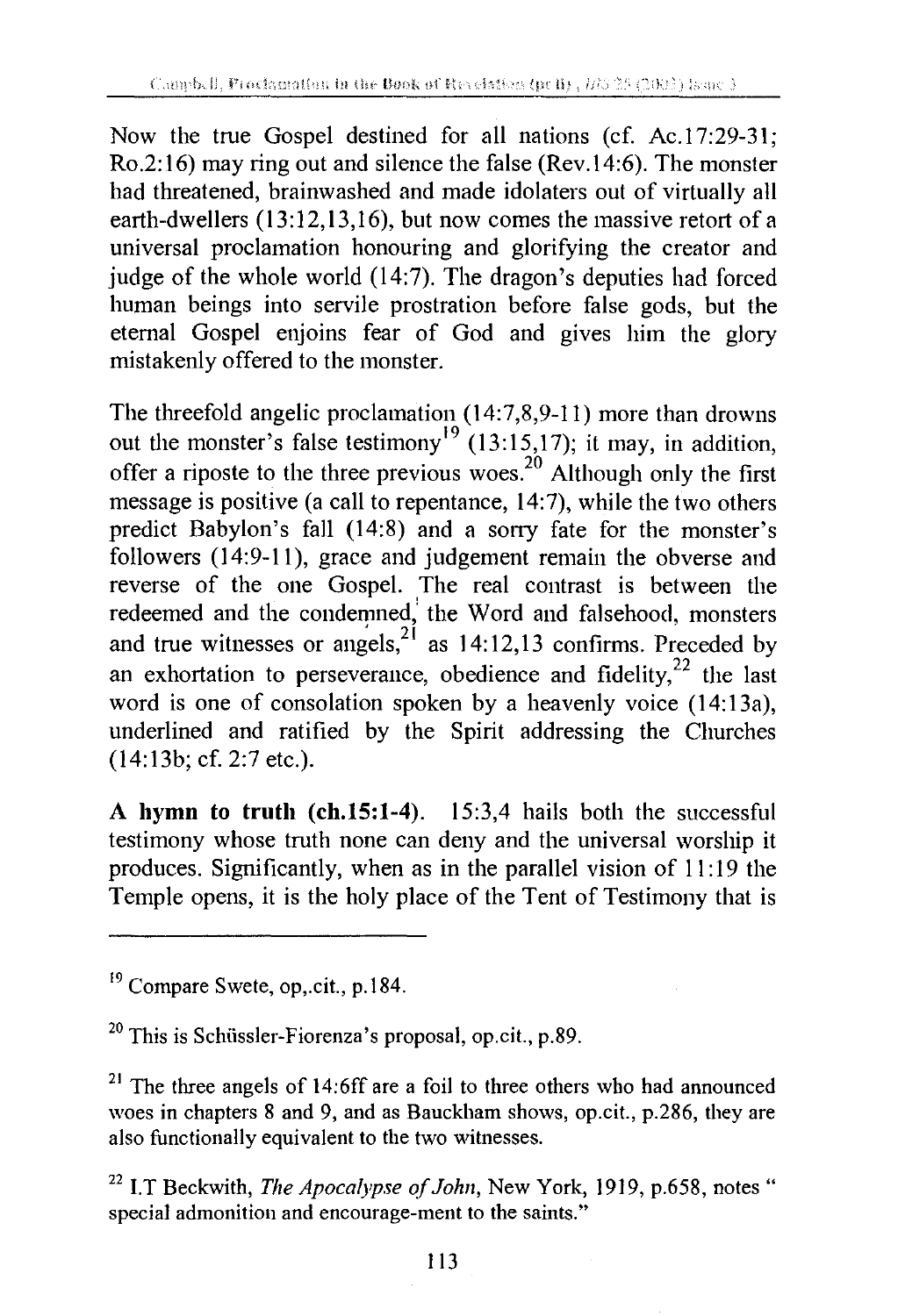glimpsed (15:5). The unique johannine use of  $\mu\alpha\rho\tau\nu\rho\omega$  (and not  $\mu\alpha\rho\tau\nu\rho\alpha$ ) here invites comment. It might, as in the Septuagint, connote legal evidence or proof that will testify to covenant (un)faithfulness or it could simply refer to the copy of the Decalogue placed in the Ark (Ex.16:34, etc.); in Revelation, all other uses of  $\mu\alpha\rho\tau\nu\rho\epsilon\omega$  or  $\mu\alpha\rho\tau\nu\rho\alpha$  qualify testimony by or to Jesus. Accordingly, the hymn may be lauding both witness to the Gospel by which all are converted (15:4) and also the final plagues afflicting those who refuse it; this would accord fully with the declaration that God's judgements are true and just (16:7).

**Staying on the alert (ch.16:13-17).** Within our chosen theme the pendulum of contrast now swings right back again: The three angels give way to three unclean spirits<sup>23</sup> spewed from the mouths of the triumvirate of dragon, sea monster and land monster (16:13). This foul discharge recalls the dragon's sputtering (12:15), the blasphemy vomited by the sea monster (13:6), the land monster's coercion to worship its partner (13:12) or again, the deadly utterances of the image it animates (13:15). The three unclean spirits' actions  $(16:14,16)$  spellbind the earth so effectively that a cautionary interruption in the narrative is necessary  $(16:15)$ , picking up both a warning already delivered at Sardis (3:3) and an order to watch uttered both there and in Laodicea (3:2, 18).

A prophetic word to the wise recaptures the theme of urgency found on the lips of Jesus in the Gospels (Mk.13:15,16), with his warning about the unexpected thief (Lk.12:39) and his exhortation to vigilance (Mt.24:43), compressing them into direct speech: 'Iδού έρχομαι ώς κλέπτης. In the story so far, Jesus has already interjected a blessing (in 14:13) whilst another word has also encouraged those facing grim trials and the temptation to apostasy (13:9,10). Soon betrayal personified as a whore  $(17:1\text{ ff})$  will take centre stage. But first, God has the last word on all that has gone before and the first word concerning what is still to come:  $\Gamma \epsilon \gamma$  over (16:17; cf. its

<sup>&</sup>lt;sup>23</sup> Thus E.-B.Allo, *St. Jean, l'Apocalypse*, Paris, 1933, p.259.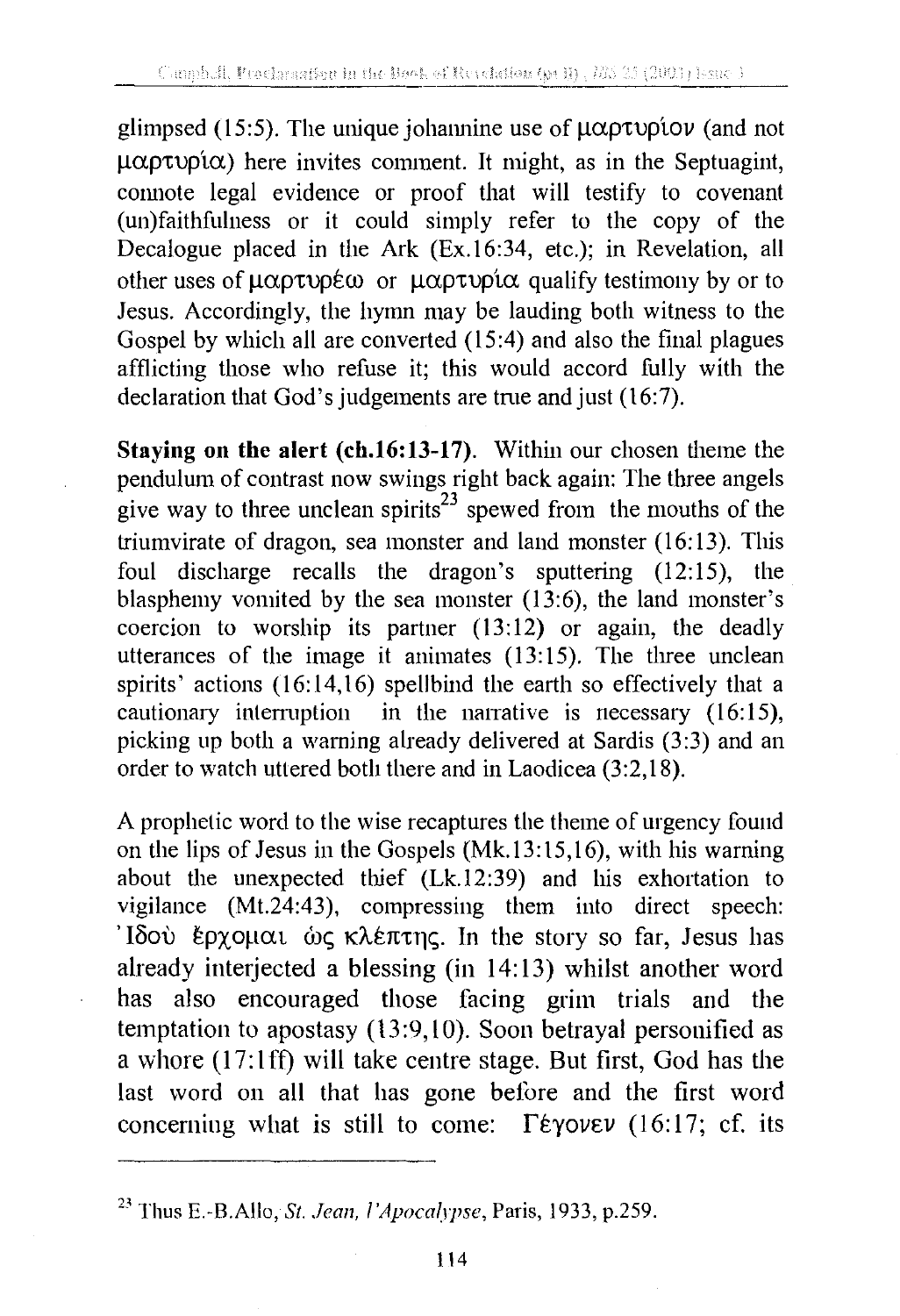reprise in 21 :9). He is also the author of a powerful and decisive concluding act (16:18) where the ' special effects ' round the throne at once parallel and exceed those of 4:5.

**Staring treason in the face (ch.17:1 - 18:4).** With the vignette of the prostitute mounted on the scarlet monster we sense an escalation in the conflict between truth and lies, life-giving Word and deadly propaganda. In 17:6 the saints/witnesses (the tenns are in apposition) $^{24}$  pay with their own blood; the blood-drunk whore so bewitches even John that the very sight of her is his confusion ( $\epsilon\theta\alpha\nu\mu\alpha\sigma\alpha...$   $\theta\alpha\nu\mu\epsilon\gamma\alpha$ ). In such circumstances, a mind enlightened by wisdom is what is needed (17:9). In this vision, Babylon the hooker offers a shocking caricature of Jerusalem the bride; the combined sexual/urban metaphor conjures up a vision of what the Church would look like if she fell into apostasy by betraying the Gospel; the result is a nightmarish scenario meant to prevent the faithful from ever letting it happen.<sup>25</sup>

A similar motivation surfaces in the command of 18:4 telling God's people to leave Babylon to her condemnation and ruin (18:4,5). John has reused prophetic oracles against Babylon (for example, Isa.46-48 and Jer.50-51 ), especially the texts where the people are told to flee the city (Jer.51 :45; Isa.48:20). The latter verse presents the order as good news, for Babylon's fall means salvation and restoration for the people of God; this is why when justice is done, an imperative to utter praise is appropriate (18:20), as in the case of an earlier favourable verdict (12:12). Unrighteous deeds characterise Babylon (18:5) whereas God's judgements against her

<sup>&</sup>lt;sup>24</sup> Against the view that  $\mu$ άρτυς here means martyr (unlike 16:6; 18:24; 19:2), we agree with A.A. Trites, ' $M\alpha\rho\tau\nu\varsigma$  and Martyrdom in the Apocalypse', *NovT* XVI, 1973, pp.72-80, that in Revelation the word essentially has a judicial reference and means a court witness (whose blood may or may not have been spilt).

<sup>&</sup>lt;sup>25</sup> Or did John see this already in the Church? D. Ford (op.cit., p.667) thinks so, following P. Minear, *I Saw A New Earth,* Washington, 1968, p.211.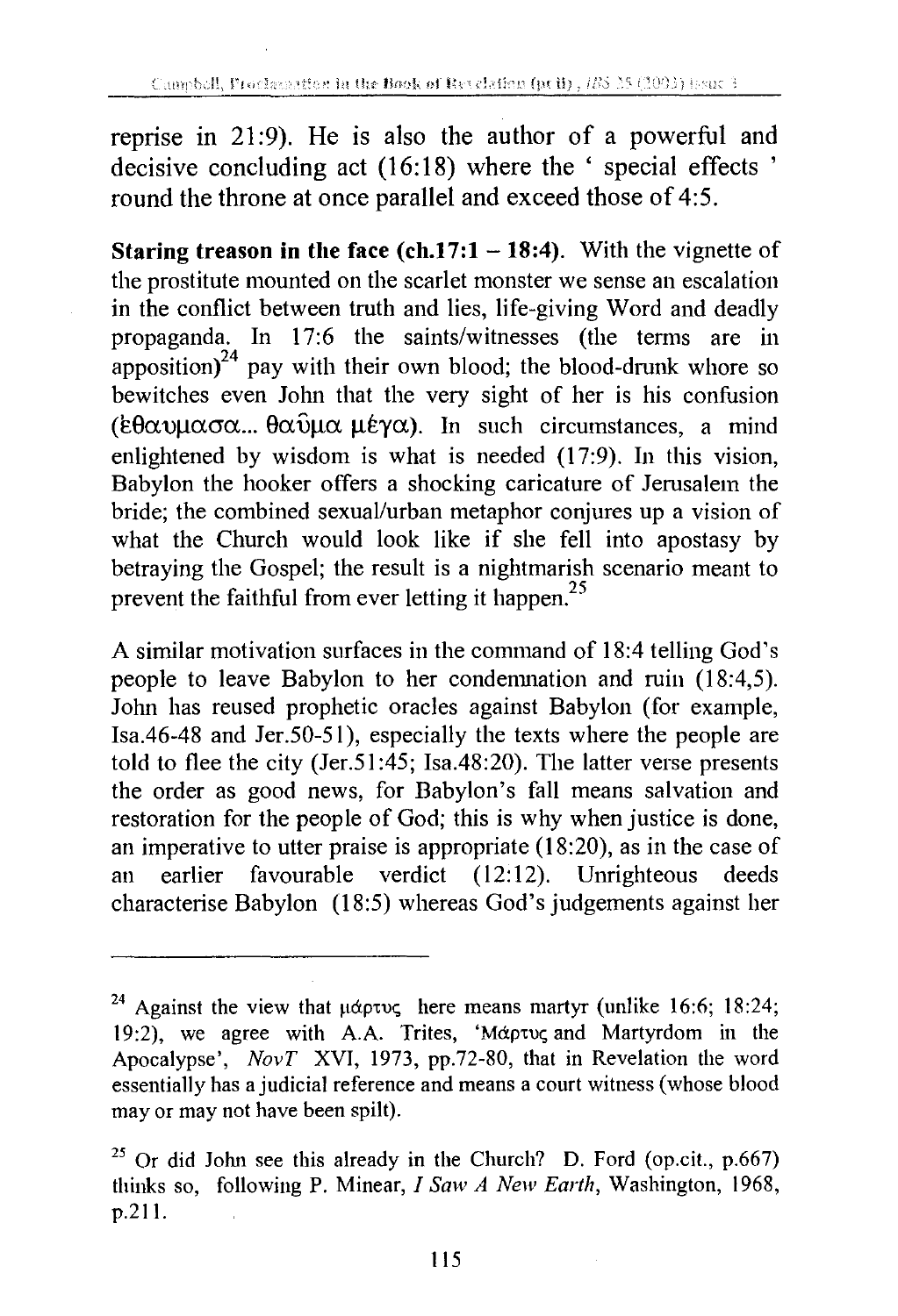are righteous and true (19:2): The witnesses' testimony convinces the court and their blood is avenged by a not-guilty verdict.

**A victory for truth (ch.19:11-21).** Why does this new scene use a military metaphor while maintaining a courtroom atmosphere? For the simple reason that we are still dealing with a war of words, as in 12:7-12 where the defence counsel Michael defeated the satanic prosecutor.<sup>26</sup> Beneficiaries of the penetrating, vivifying Word confront rebellious unbelievers that this same trenchant Word will 'kill', for the sharp sword of the Gospel preached (19:21) acquits some and sentences others to death (cf. Jn.16:8ff). The incarceration of the sea monster and false prophet puts an end to their so-called miracles and coercive power – they had sought in vain to counterfeit Christ's testimony and Spirit-inspired witness. All this is carefully set up in 19:9,10 where there is a transition to this scene from the preceding hymn (19:1-8) and a focus on four related matters which are at stake here:-

- i) the transmission of revelation, governed by the solemn command γράψον (cf. 1:11,19; 14:13; and 21:5);
- ii) the written transcript of the true words Christ has spoken, faithfully reproduced  $-$  as the triple repetition of  $\lambda \in \Upsilon$  implies (cf. the voice that addressed the seer in 1:12);
- iii) the testimony of Jesus which every Christian possesses (Exovtwo  $\tau$ ήν μαρτυρίαν Inσου, cf. 6:9);
- iv) the establishment of an equivalence between witness and prophet (thus the brother-witnesses here will be called brother-prophets in 22:9).

Joel's portrayal of a " valley of decision " had already mixed legal and military metaphors  $(JI.3:1-16)$ .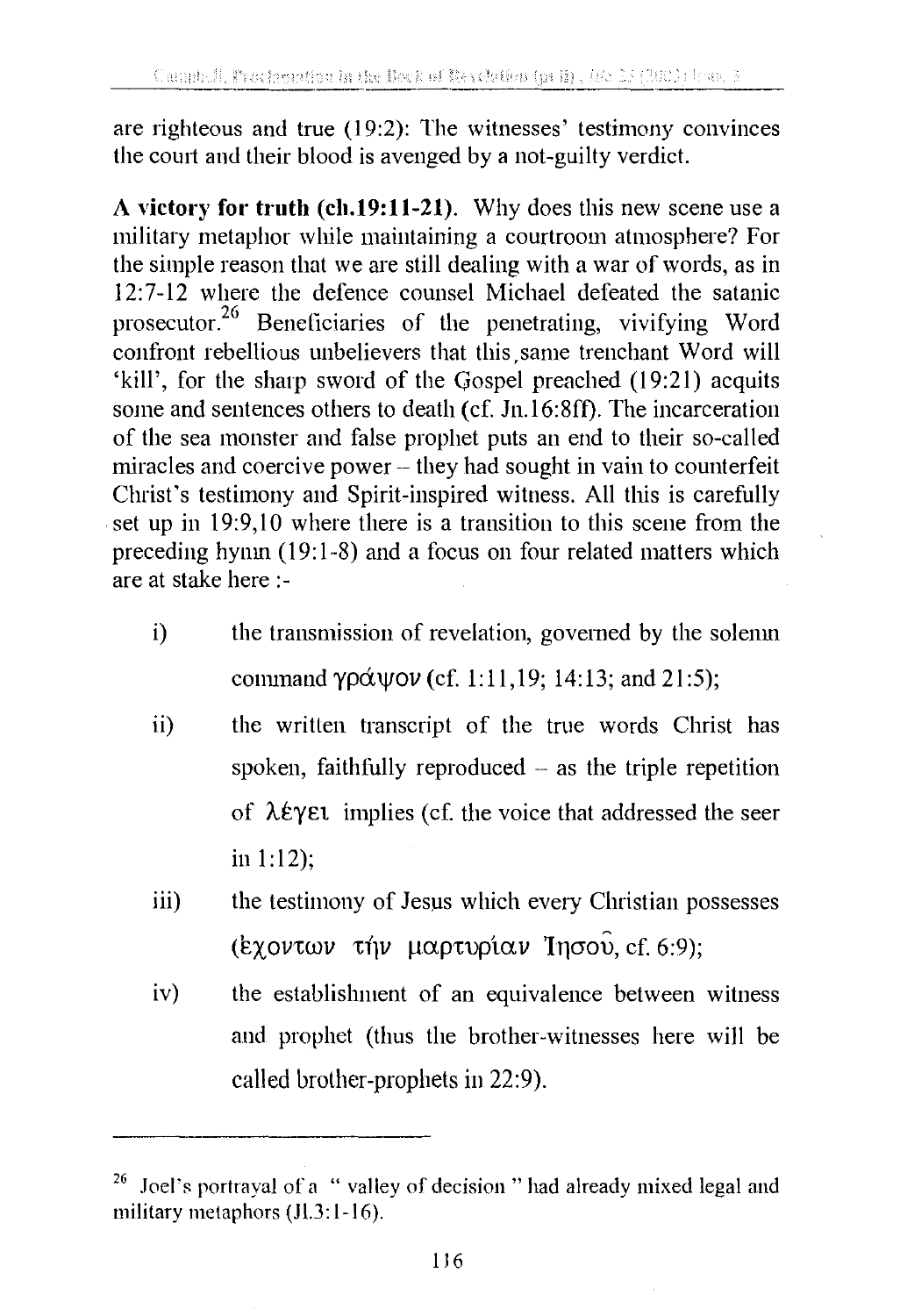These points highlight the rider's title, *faithful and true*, marking him out as the authentic witness, tmly to be trusted, who spoke to the Church at Laodicea (3:14). Insistence on his trustworthiness brings to a climax the sequence set in motion by the cameos of 14:1-5 and 14:6-20, in which believers have stuck by the truth in their battle with falsehood. Faithful witness to the Gospel had been celebrated in 15:3,4, but thereafter three evil spirits and a blooddrunk whore had revived the enemy cause for a time, till its final defeat in the verdict of 19:2.

The rider is a foil to every fraud so far thrown up by the plot - Balaam, the Nicolaitans, Jezebel or the monstrous false witness and false prophet. He is the real Messiah whose word is true, the one deemed faithful from the very start (1:5) who had reproved then consoled the Laodiceans  $(3:14\text{ ff})$  and whom the Philadelphians already knew to be authentic  $(3:7)$ . No wonder a sharp sword issues from his mouth (19:15; cf. 1:16; 2:12), symbolising the true testimony to be expected from none other than the Word of God (19: 13). No surprise, either, to see those who were deaf to his word judged as they sup at a sort of universal anti-banquet (19:7,8). By the same logic the duo of monsters, whose lies had duped humanity (19:19,20), die a living death as will the ultimate adversary, dragon by whatever name, temporarily arrested in 20:2,3 and definitively put away in 20:10.

**Beware of falsehood even now! (ch.20:1 - 22:21).** At this point Revelation's readers might be saying, " We knew it! The saints slaughtered for their testimony had to get the verdict in the end." Rising to life and reigning with Christ are thus a fitting result for those who had chosen to resist monstrous lies and bear responsibility for their testimony even to death. But John holds his readers in a rhetorical tension right to the end of his book. Even as true and reliable words, making all things new, bring the victor's heritage to fruition  $(21.7)$  – spoken, in all likelihood, by God himself - there comes an accompanying solemn warning  $(21:8)$ , repeated again. after the expansion of 21 :9-27. It seems that for John, true believers need encouragement, till their last breath, to go on renewing their commitment; for this reason, the certainty that their salvation is approaching is no justification for their falling asleep!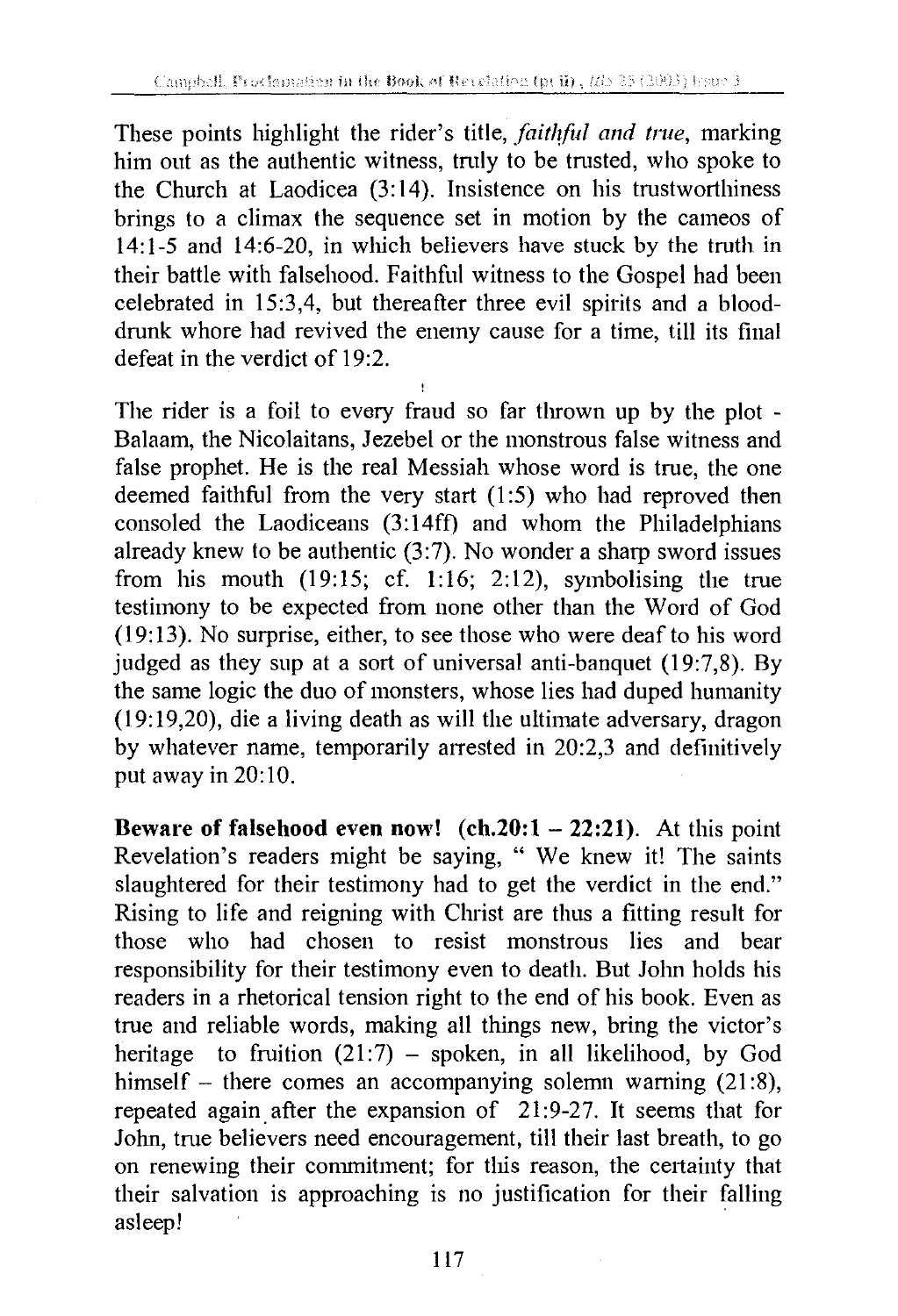are righteous and true  $(19:2)$ : The witnesses' testimony convinces the comt and their blood is avenged by a not-guilty verdict.

**A victory for truth (ch.19:11-21).** Why does this new scene use a military metaphor while maintaining a courtroom atmosphere? For the simple reason that we are still dealing with a war of words, as in 12:7-12 where the defence counsel Michael defeated the satanic prosecutor.26 Beneficiaries of the penetrating, vivifying Word confront rebellious unbelievers that this ,same trenchant Word will 'kill', for the sharp sword of the Gospel preached (19:21) acquits some and sentences others to death (cf. Jn.16:8ff). The incarceration of the sea monster and false prophet puts an end to their so-called miracles and coercive power – they had sought in vain to counterfeit Christ's testimony and Spirit-inspired witness. All this is carefully set up in 19:9,10 where there is a transition to this scene from the preceding hymn (19:1-8) and a focus on four related matters which are at stake here:-

- i) the transmission of revelation, governed by the solemn command  $\gamma \rho \alpha \psi \circ \nu$  (cf. 1:11,19; 14:13; and 21:5);
- ii) the written transcript of the true words Christ has spoken, faithfully reproduced  $-$  as the triple repetition of  $\lambda \epsilon \gamma \epsilon t$  implies (cf. the voice that addressed the seer in 1: 12);
- iii) the testimony of Jesus which every Christian possesses (Exovt $\omega \nu$  the *u*aptuptav Inoou, cf. 6:9);
- iv) the establishment of an equivalence between witness and prophet (thus the brother-witnesses here will be called brother-prophets in 22:9).

Joel's portrayal of a "valley of decision" had already mixed legal and military metaphors  $(JI.3:1-16)$ .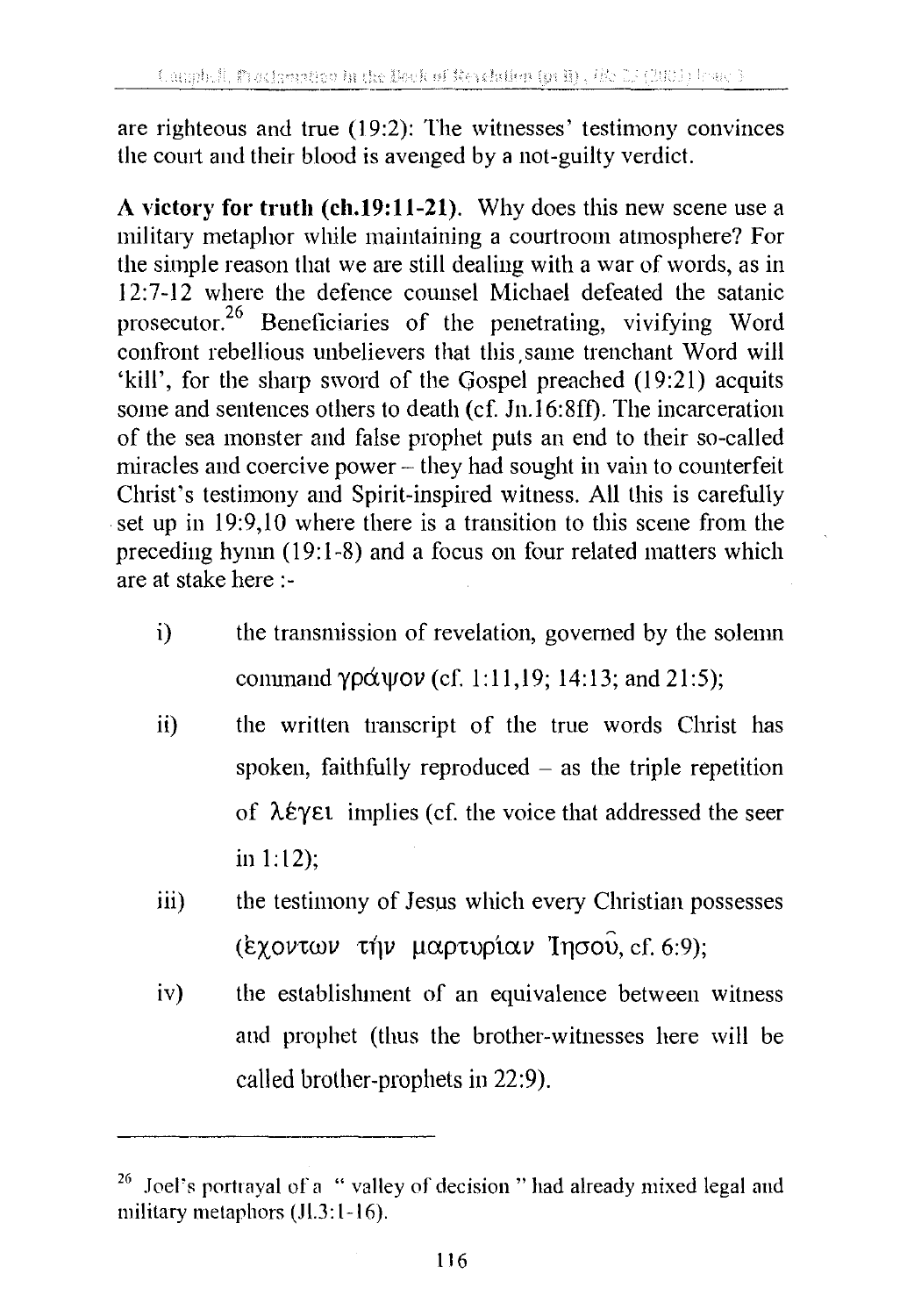These points highlight the rider's title, *faithful and true*, marking him out as the authentic witness, truly to be trusted, who spoke to the Church at Laodicea (3:14). Insistence on his trustworthiness brings to a climax the sequence set in motion by the cameos of 14:1-5 and 14:6-20, in which believers have stuck by the truth in their battle with falsehood. Faithfol witness to the Gospel had been celebrated in 15:3,4, but thereafter three evil spirits and a blooddrunk whore had revived the enemy cause for a time, till its final defeat in the verdict of 19:2.

The rider is a foil to every fraud so far thrown up by the plot - Balaam, the Nicolaitans, Jezebel or the monstrous false witness and false prophet. He is the real Messiah whose word is true, the one deemed faithful from the very start (1:5) who had reproved then consoled the Laodiceans (3:14ff) and whom the Philadelphians already knew to be authentic  $(3:7)$ . No wonder a sharp sword issues from his mouth (19:15; cf. 1:16; 2:12), symbolising the true testimony to be expected from none other than the Word of God (19:13). No surprise, either, to see those who were deaf to his word judged as they sup at a sort of universal anti-banquet (19:7,8). By the same logic the duo of monsters, whose lies had duped humanity (19:19,20), die a living death as will the ultimate adversary, dragon by whatever name, temporarily arrested in 20:2,3 and definitively put away in 20:10.

**Beware of falsehood even now! (ch.20:1 - 22:21).** At this point Revelation's readers might be saying, " We knew it! The saints slaughtered for their testimony had to get the verdict in the end." Rising to life and reigning with Christ are thus a fitting result for those who had chosen to resist monstrous lies and bear responsibility for their testimony even to death. But John holds his readers in a rhetorical tension right to the end of his book. Even as true and reliable words, making all things new, bring the victor's heritage to fruition  $(21:7)$  - spoken, in all likelihood, by God himself - there comes an accompanying solemn warning (21:8), repeated again after the expansion of 21:9-27. It seems that for John, true believers need encouragement, till their last breath, to go on renewing their commitment; for this reason, the certainty that their salvation is approaching is no justification for their falling asleep!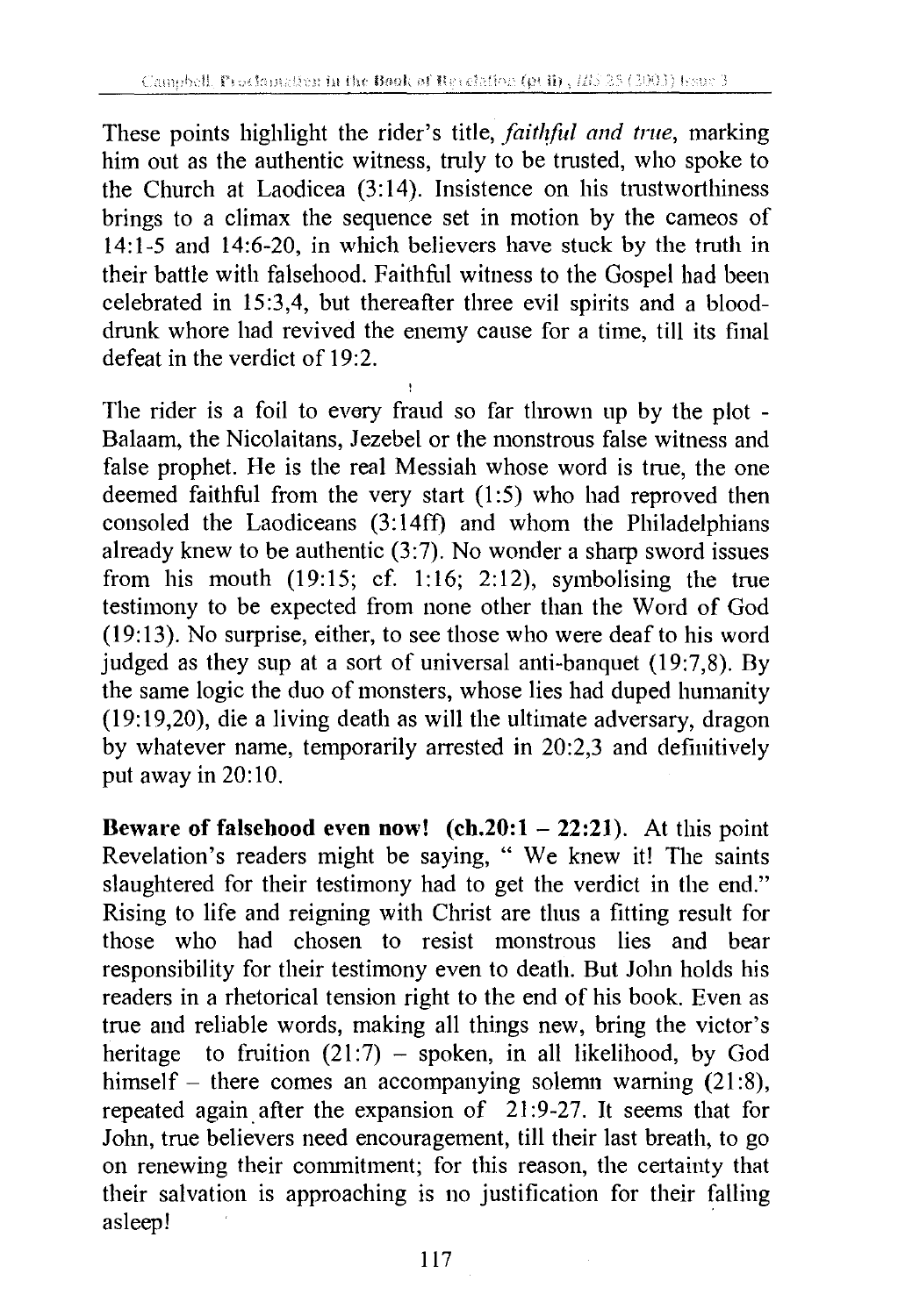It is also consistent with John's parody approach that the fulfilment of the promises to the victors should be paralleled, antithetically, by an anti-message reiterating the contrast between Gospel and propaganda, trne witness and misleading counter-proclamation. This explains the positioning of the two vice lists (cf. 1 Cor.6:9-11), one detailed (21:8) and the other more succinct (21:27), and the fact that both converge on falsehood as the worst fonn of evildoing and the sum of all the rest.<sup>27</sup> Jn.8:44 readily springs to mind, where the devil is called father of lies. Again in 22: 15 falsehood comes at the end of the exclusion order, insuring that the ongoing opposition we have seen is sustained to the very close of Revelation. From start (2:2; 3:9) to finish, the person of faith is warned against being counted among the monster's followers who believe and who live a diabolical lie.

A final reference to words that are certain and true (22:6, picking up on 1:1) appears to encompass all the foregoing visions and auditions:  $\eta \kappa \omega \sigma \alpha$  is used only here without a complement, for there is no more to be heard; and  $\kappa \alpha \iota \xi \beta \lambda \varepsilon \psi \alpha$  occurs for the seventeenth and last time, since there is no more for John to see, 22:8. The theme of prophetic testimony to the revelation given by God through his Christ finishes where it began, with final explanations provided by angelic mediation  $(22:6)$ .<sup>28</sup> Just as the link-persons in the opening revelatory chain collaborated in transmitting and unveiling a message to the Churches  $(2: 1 - 3:22)$ , so here there is an ultimate liturgical dialogue where Jesus's  $\epsilon$ ρχομαι ταχυ (22:7) expressly echoes 2:16 and 3:11 and recalls the  $\epsilon \nu \tau \alpha \chi \epsilon \iota$  of 1:1.

The revelatory event's solenmity is highlighted in two ways  $-$  by an ultimate temptation to fall down before the revealing angel, then by

 $27$  See, for example, Giblin, op.cit., p.196, or Kraft, op.cit., p.266.

 $28$  In this concluding dialogue, it is hard to know exactly who says what; some think Christ is already speaking in 22:6 as well as in 22:7. Also difficult is 22: 18-20, where John, Jesus or Jolm-quoting-Jesus are the options!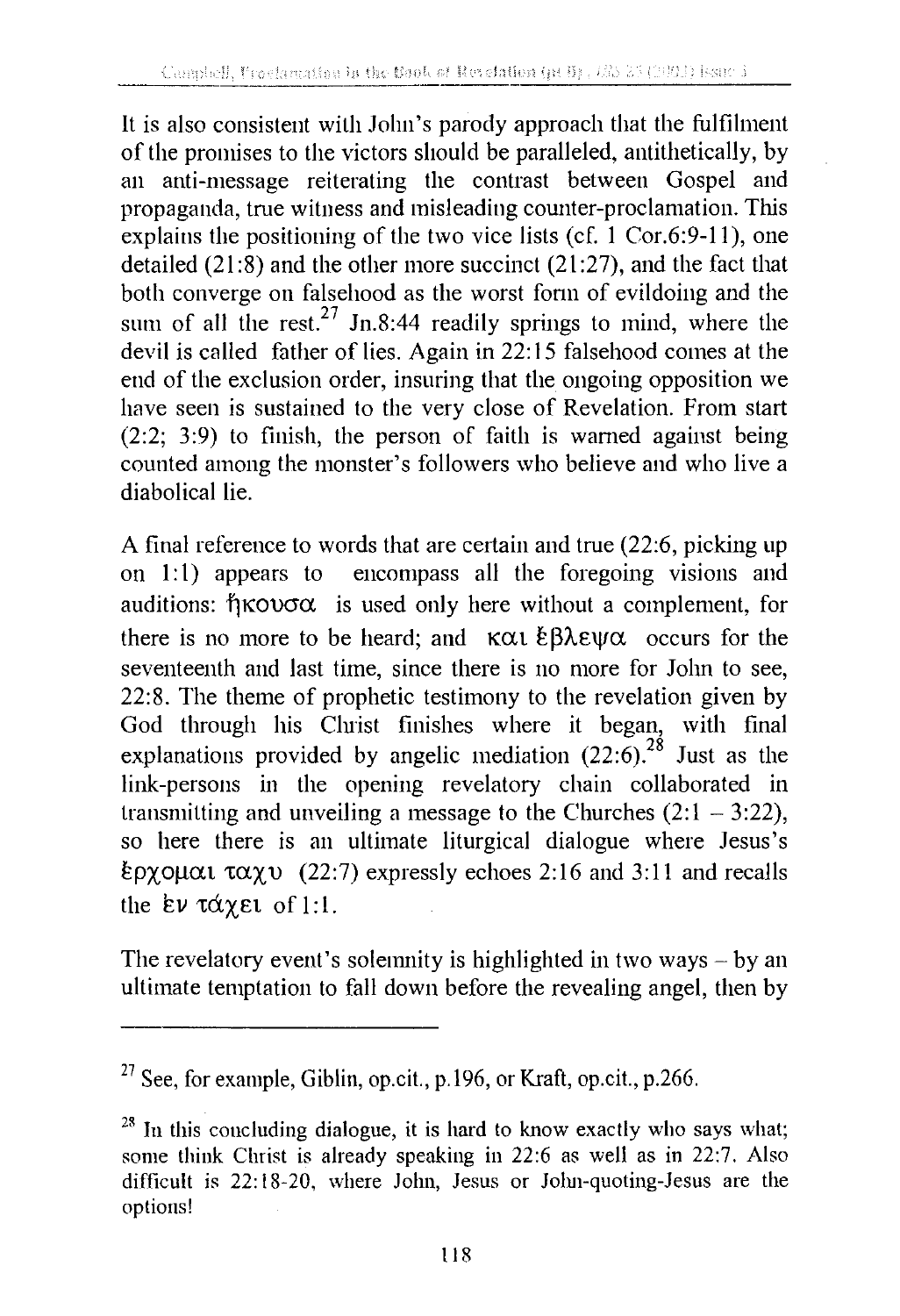a corrective (22:9) which shows who fits where in the revelatory chain. Why such seriousness? Because now that revelation has taken place, it is the recipients' tum to testify; therefore their keeping all the words of *this book* will entail faithfully bearing witness to Jesus (19:10). The apocalyptic story, reinforced by a penultimate beatitude mirroring the first (22:7), has shown following Jesus the faithful witness to be a calling of dignity and worth. Readers can refresh this knowledge whenever necessary, for the book will remain open, accessible and useful to them  $(22:10)$ . Nevertheless, the ups and downs of the intrigue, ending in a final exhortation  $(22:11)$  and warning  $(22:12; cf. 16:15)$ , have stressed the need to be always on the qui vive.

Nor is John yet finished with the literary tension between comfort and caution, for still to come are a final macarism, focussing on Christ's redemption (cf. 7:14) and on the restoration it brings humanity, plus a definitive declaration of non-admittance (22: 14,15). Only then will Christ the true witness have the last word, because his was from the start the communication to the Churches (22: 16) and because he is the guarantor standing over the truth of the testimony (22:18,20).

\* \* \*

Among other things this reading has demonstrated the close association, in the Apocalypse, between Christ as faithful witness and his followers who continue his testimony. This theme echoes the Gospels, where the disciples' difficulty in speaking for and of Jesus is already apparent. But Revelation dramatises truth issues in a scenario where the chief witness and his fellow-witnesses are impersonated, the Gospel is countered by an elaborate counterfeit, pseudo-miracles falsify apostolic credentials and Christ's heralds are shadowed by servile promoters of a false Messiah. A closely related theme in Revelation is that of *discipleship and counteral!egiance* which traverses the book in a similar way, opposing a redeemed people who belong to God and to the Lamb and a rival